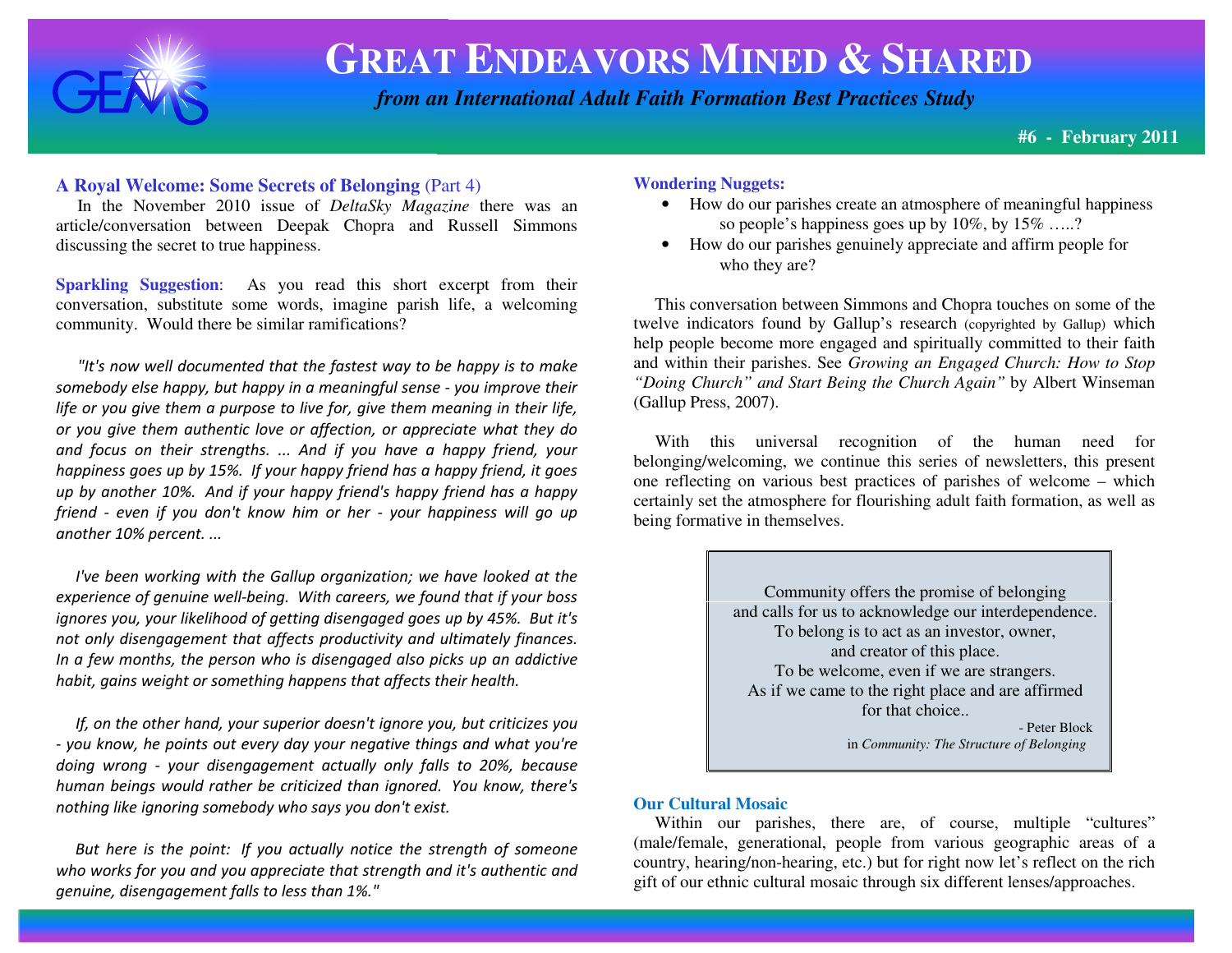## **GREAT ENDEAVORS MINED &SHARED**

- • At times, we might say, "There aren't any other cultural group<sup>s</sup> within our parish," and then we go to our neighborhood supermarket, school, mall, etc. and look around. Who is there? Does our parish community reflect the same cultural diversity? If not, what could be done so all would feel welcome at our parish?
- • The following is recounted in Fr. Bob Hater's book, *What CanCatholics Learn from Evangelicals?* (Visual Dynamics Publishing):

"Maria, a Catholic lay minister in a predominately Hispanic area described the following scenario:

'In the Hispanic community the exodus from Catholic parishes to evangelical, storefront churches is phenomenal. Catholics are leaving in droves.

When I asked why, she continued, "In the past the Catholic Church presumed that Hispanics would never tire of being neglected. The day is over when Mexican-Americans will automatically remain Catholics.

 Poor Mexicans come here without a job and unable to speak English. The Catholic Church often seems imposing and distant. They hesitate to join the parish, feeling out of place or that their identity will be exposed. Not able to communicate, except with their own people, they stay in Hispanic neighborhoods.

There, other Hispanics come to their doors and introduce themselves. They offer help with bureaucratic red tape that often is necessary to get a job, food stamps, and such-like. They also tell them about their church, usually consisting of other poor Hispanic people. Our Lady of Guadalupe, implying a connection with their Catholic Hispanic heritage, often has a prominent place in these storefront churches. Soon, many newcomers join the evangelical church.

While this takes place, some Catholic churches wait for people to come to them and make minimal effort to get into their neighborhoods and offer invitations to the Catholic church. Having ethnic liturgies isn't enough to draw Hispanics or other ethnic groups into the parish. They need to experience community and hospitality.'

Hospitality in evangelical churches is not limited to visiting ethnic minorities in their neighborhoods. A Catholic in an affluent town house

said, 'Within two weeks of the day that I moved here, I received a phone call from a neighboring evangelical church. The minister invited me to visit his church and mentioned several parishioners that lived in my apartment complex. Three days later, I received literature from this church. It's been three months, since I registered in the Catholic parish, and I never heard anything from it."

> "We usually associate hospitality with a culture, a social practice, a more personal quality to be admired. In western culture, where individualism and security seem to be priorities, we need to be more thoughtful about how to bring the welcoming of strangers into our daily way of being together." - Peter Block in *Community:The Structure of Belonging*

- • Many other cultures approach things differently than the dominant culture. If people from another culture come to our parishes for Baptism and are first greeted with structures that work well (and are understood) in one culture, but they have never experienced -- "Are you registered? Do you use your envelope? You have to attend this four-week program" -- they may never come back.
- $\bullet$  Welcoming/hospitality begins one-on-one. There are many parishes throughout the country/world, where staff members periodically invite two families from the parish – each from a different cultural background (e.g. Hispanic/Caucasian; Vietnamese/Hispanic; Caucasian/Hmong; African American/Hispanic, etc.) to dinner at their homes. This is one way of getting to know one another in a comfortable setting.
- • Another welcoming outreach extended by more and more parishes is responding to the everyday needs requested by the various cultures, such as offering ESL; help in finding physicians, etc. who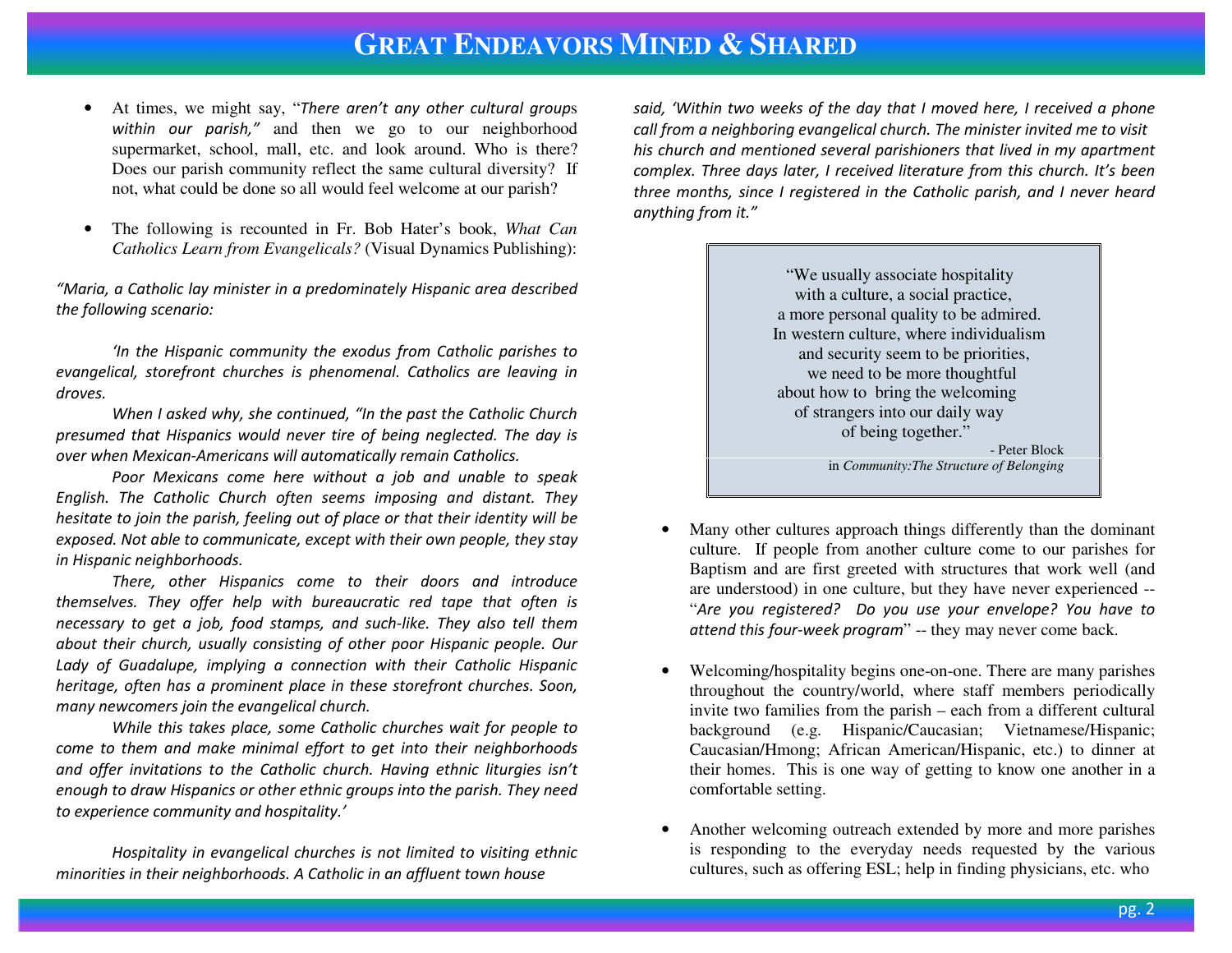## **GREAT ENDEAVORS MINED & <sup>S</sup>HARED**

speak their language; earphones to hear a translation of the readings and homily in one's own language. Often, people from other cultures who are medical professionals are not qualified to practice medicine/nursing in another country. They take menial jobs while their skills are not being used. Some parishes have begun tutoring to help them prepare for their licensing exams.

• St. Francis of Assisi Parish in Ann Arbor, Michigan, is a predominantly Caucasian parish, and blessed to have parishioners from about forty different countries. During the Advent/Christmas season, the various cultural groups are invited to display the crèche scenes from their countries at the parish. At various times throughout the year, food from their countries is featured on "Coffee and Donut" Sunday.

### **Socialize and Celebrate**

 People from all over the world reinforced what we've always known: "that the church-place could be a place of fun! … remember the wine and feasting at Cana to start his ministry? It was his first recorded miracle and he did it precisely so that the people could enjoy themselves." (*The 7 Principles of Effective Youth Ministry* by Mark Springer and Cheryl Smith, Resource Publications)

- • "Each year on our feast day we celebrate liturgy and then enjoy a multicultural fiesta. We have parishioners born in about 20 different countries. They are encouraged to bring a dish from their country of birth; we have entertainment from various countries." (Kathy Nix, St. Matthew Parish, Cornubia, Queensland, Australia)
- • "After being linked, then clustered, we have brainstormed ways to keep interest up, to create welcoming, to build community. One of them has been social gatherings, euchre nights…" (Susan Dazey, St. Patrick Parish, Dubuque, Iowa)
- • "Our yearly parish picnic includes all generations, ministries and parishioners. We also hold a parish game-night and potluck during the winter, where all gather in one large room to eat and play games. It's rewarding to see older people playing 'Chutes and Ladders' with young children they didn't know before." (Marianne Slattery, St. Noel Parish, Willoughby, Ohio)

 Following from the pattern of life Jesus has shown us the central place of hospitality in Gospel ministry suggests that food and drink should be the largest single budget item for any parish community. -Michael L. Papesh in *Good News Parish Leadership* 

 Perhaps a unique story/best practice comes from a parish which will remain unnamed. A new pastor was assigned, following someone who had alienated many, caused much hurt, many divisions, provided poor leadership, etc. both in the parish and the surrounding community.

 One of the first things the new pastor scheduled was a pig roast (something this community enjoyed) at his own out-of-pocket expense. He purchased and cooked the pigs, inviting the whole town (not just the members of the parish). Many people brought dishes to pass and there was more than enough food and drink for all.

 Many people renewed friendships. The healing of hurts had begun. Some folks with negative ideas of Catholics are now seeking out ways to have better relationships with their neighbors.

#### **Support for Sacramental Candidates**

 The celebration of sacraments affects the entire parish, not only the candidates celebrating the sacrament. Many parishes today have creative pastoral approaches to involve members of the parish:

- • Parishioners purchase the Bibles for individual Confirmation candidates. The candidates not only feel the community support, but also gain in a parishioner/a new friend almost a second "sponsor."
- • The list of children being baptized each month is read at each Mass, so parishioners can pray for them and their future as Christians. Having the names read individually, instead of praying for all baptized children generally, creates powerful connections to the children and their parents.